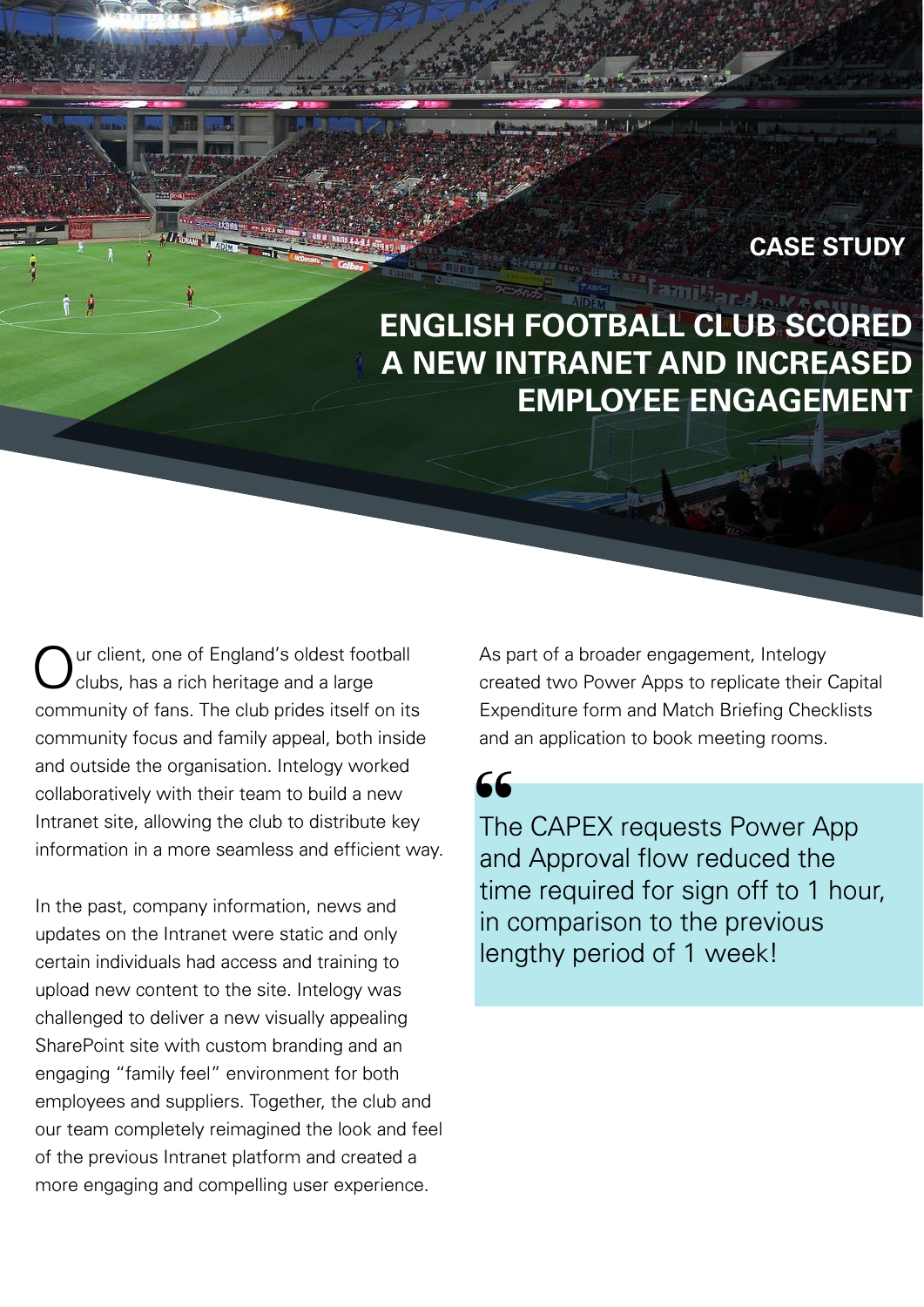#### **CHALLENGES**

For a number of years the organisation has been using Sitecore as its main Intranet platform, however this infrastructure has limited the club's ability to distribute news and key information efficiently. Some departments found difficulty uploading content to the current platform. Furthermore, lots of the information available to employees was "static", resulting in information being out of date or no longer relevant. Due to the nature of the club's employee demographic, a high percentage of staff accessed information on

mobile devices only, resulting in a poor employee experience.

For these reasons, the Intranet hadn't experienced the level of take-up that the club required to keep staff updated and engaged. Intelogy was tasked with using their current investment in Microsoft, to tailor a solution that could be maintained and embraced by the club beyond the project completion.

#### **SOLUTION OVERVIEW**

After evaluating the organisation's pain points, Intelogy recommended building a Modern SharePoint Intranet. Our experts hosted a discovery workshop with the stakeholders to identify and review the content that needed to be migrated along with any customisations or potential third-party solutions currently implemented across the Intranet platform.

The objective was to design a suitable Information Architecture (IA), and perform a high-level analysis to assess the impact and rate the complexity of migrating any customised features to SharePoint. The requirements for forms and checklists were thoroughly analysed to identify the best possible solution for re-building them in the new environment.

Having agreed the target IA and the Proof of Concept based on this discovery workshop, Intelogy proceeded to build a holistic solution that included the following parts:

1. SharePoint Intranet Hub with a Yammer feed and three integrated custom SPFx webparts

2. CAPEX Request and Match Briefing Checklists rebuilt in Power Apps and integrated with the SharePoint Intranet

3. Meeting Room Booking App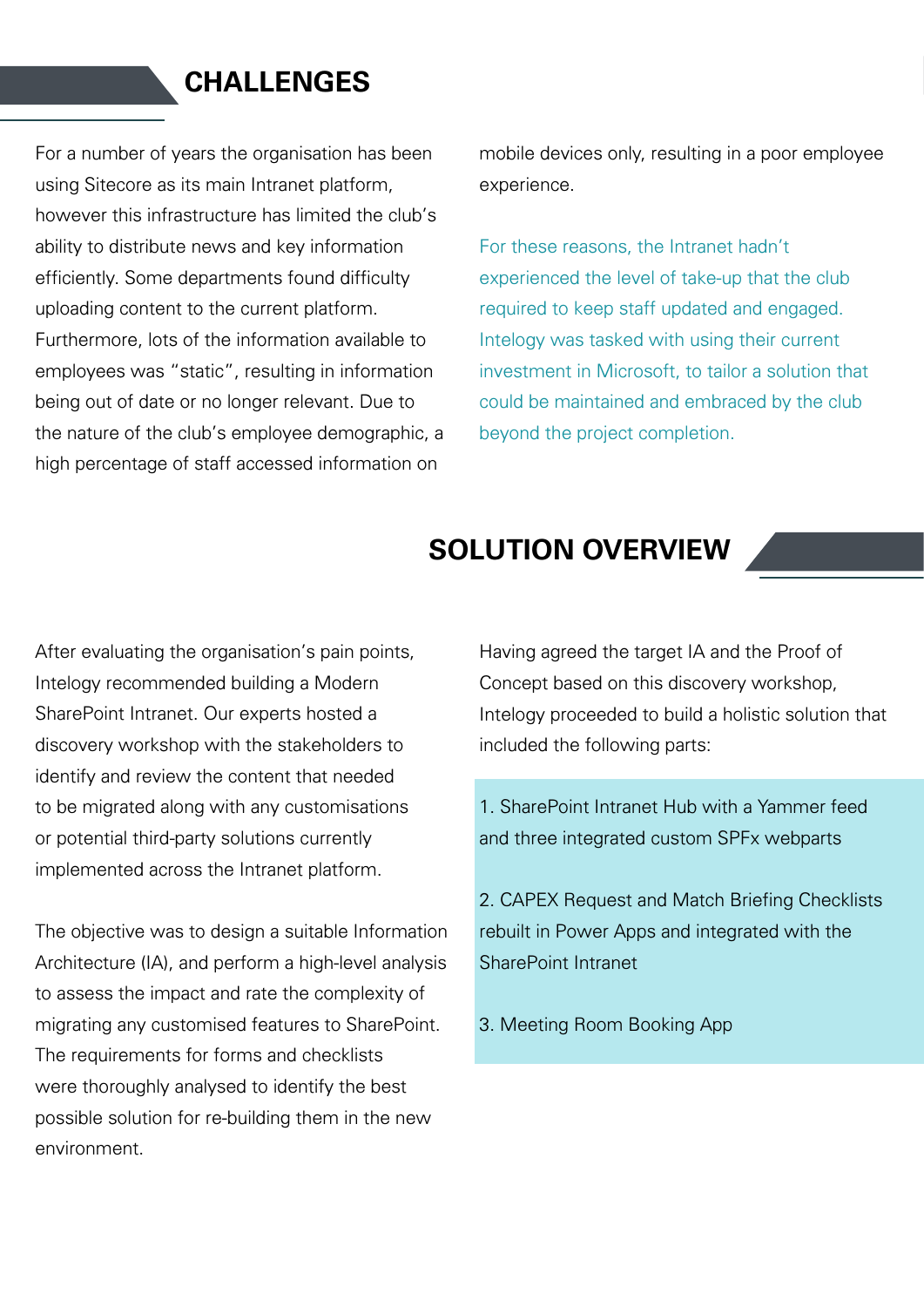## **SHAREPOINT INTRANET HUB**

Intelogy proposed an Intranet hosted in Microsoft 365, accessible by all users. This included configuring the associated SharePoint sites with the necessary elements such as lists, libraries, and custom security models. This ensured the target environment was prepared and ready to receive data during the migration. The Intranet would serve as a central hub to share company

news and updates, and would be easily accessible from any device, from any place, at any time and provide a modern and engaging user experience. As the club was already an existing M365 user, it seemed obvious to include an incorporated Yammer feed to breakdown any barriers to communication between different departments even further.



Intelogy also created three custom webparts, intended to emulate functionality present within the external website within this solution. The purpose of these webparts, as well as the original solutions on the website, were to display their last match result, details about the next match, and their current position in the league table, the information for which is dynamic and delivered via a pre-existing API data connection.

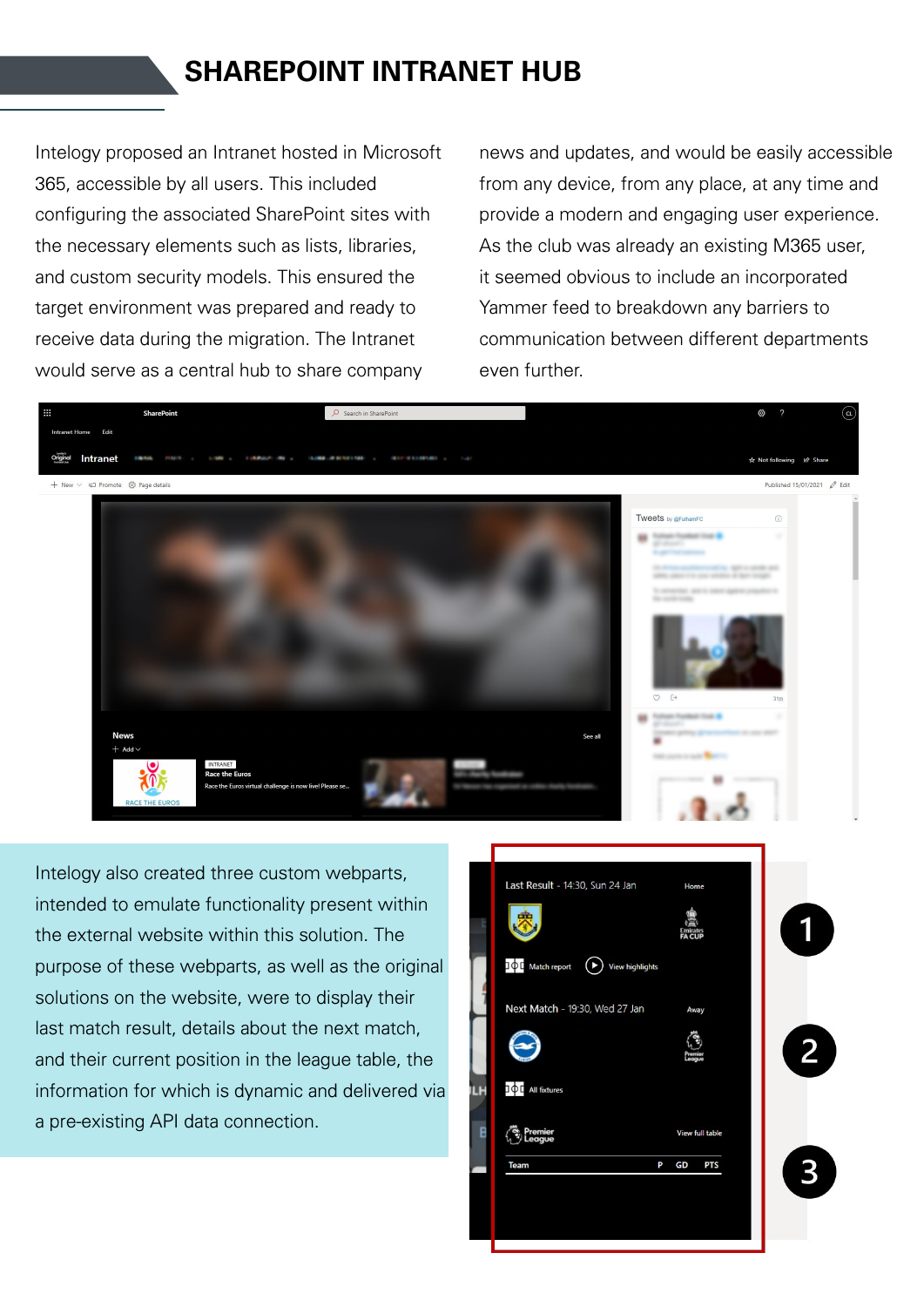## **CAPEX REQUEST FORM POWER APP**

Intelogy used a Power App to replicate the club's Capital Expenditure (CAPEX) request form, which used to be an Excel spreadsheet that needed to be emailed to the correct people for approval. Our experts decided to replicate this form with a Power App, and Power Automate was used to automatically route the request to the relevant people and manage the approval process.

Notifications will now automatically be sent out if everybody approves the request and in case a request gets rejected, the original requester will get notified and get the option to resubmit the form. The user interface is modern and intuitive, and provides all the functionality the staff require. All the forms are saved in one place, so all the information is easy to find.

|                                      | Fulham Football Club Limited<br><b>Vac</b> |                            |                         |    |                                                  |              |                                   |                                      |  |
|--------------------------------------|--------------------------------------------|----------------------------|-------------------------|----|--------------------------------------------------|--------------|-----------------------------------|--------------------------------------|--|
| Type of asset works<br>$\checkmark$  |                                            |                            |                         |    |                                                  | Easton New   |                                   | $\checkmark$<br>No                   |  |
|                                      |                                            | All equipment and all else |                         |    | $\checkmark$                                     | to lighted.  |                                   |                                      |  |
| <b>Unscription of mach</b>           |                                            |                            |                         |    |                                                  |              |                                   |                                      |  |
|                                      |                                            |                            |                         |    | <b>E. Diger Lines</b><br>Auction (activities on) |              | Select department<br>$\checkmark$ |                                      |  |
|                                      |                                            |                            |                         |    |                                                  |              |                                   |                                      |  |
|                                      |                                            |                            |                         |    |                                                  | $-81$        |                                   |                                      |  |
| Listenditure Anglyse<br>(net of MAI) | Q1                                         | Q2                         | Quarterly Phasing<br>Q3 | Q4 | Current Year                                     | Future Years | Total                             | Business Rationale of Recipest       |  |
| Heles.                               |                                            |                            |                         |    | 0.00                                             |              | 0.00                              |                                      |  |
| Construction                         |                                            |                            |                         |    | 0.00                                             |              | 0.00                              |                                      |  |
| Plunt & Machinery                    |                                            |                            |                         |    | 0.00                                             |              | 0.00                              |                                      |  |
| istures & Littings                   |                                            |                            |                         |    | 0.00                                             |              | 0.00                              |                                      |  |
| The treat tretallation:              |                                            |                            |                         |    | 0.00                                             |              | 0.00                              |                                      |  |
| Project Based Expenses:              |                                            |                            |                         |    | 0.00                                             |              | 0.00                              | Asset to be Replaced (if applicable) |  |
| Other?                               |                                            |                            |                         |    |                                                  |              |                                   |                                      |  |

## **MATCH BRIEFING CHECKLISTS POWER APP**

Another Power App was built to optimise the pre-match and post-match briefings. Previously, prior to each match, every department would submit several briefings to give an overview of ongoing activities to the Head of Safety. Intelogy created a Power App that improved this process by ensuring that only the appropriate people could submit a briefing on behalf of their department.

The Power App provides a simple overview of all the briefings and everything is consolidated into one place. The Head of Safety can now easily find all the necessary information, create top-level reports based on the information available in the application and export it. Now it's a lot easier to review the briefings, and it is clearly visible which activities require immediate attention.